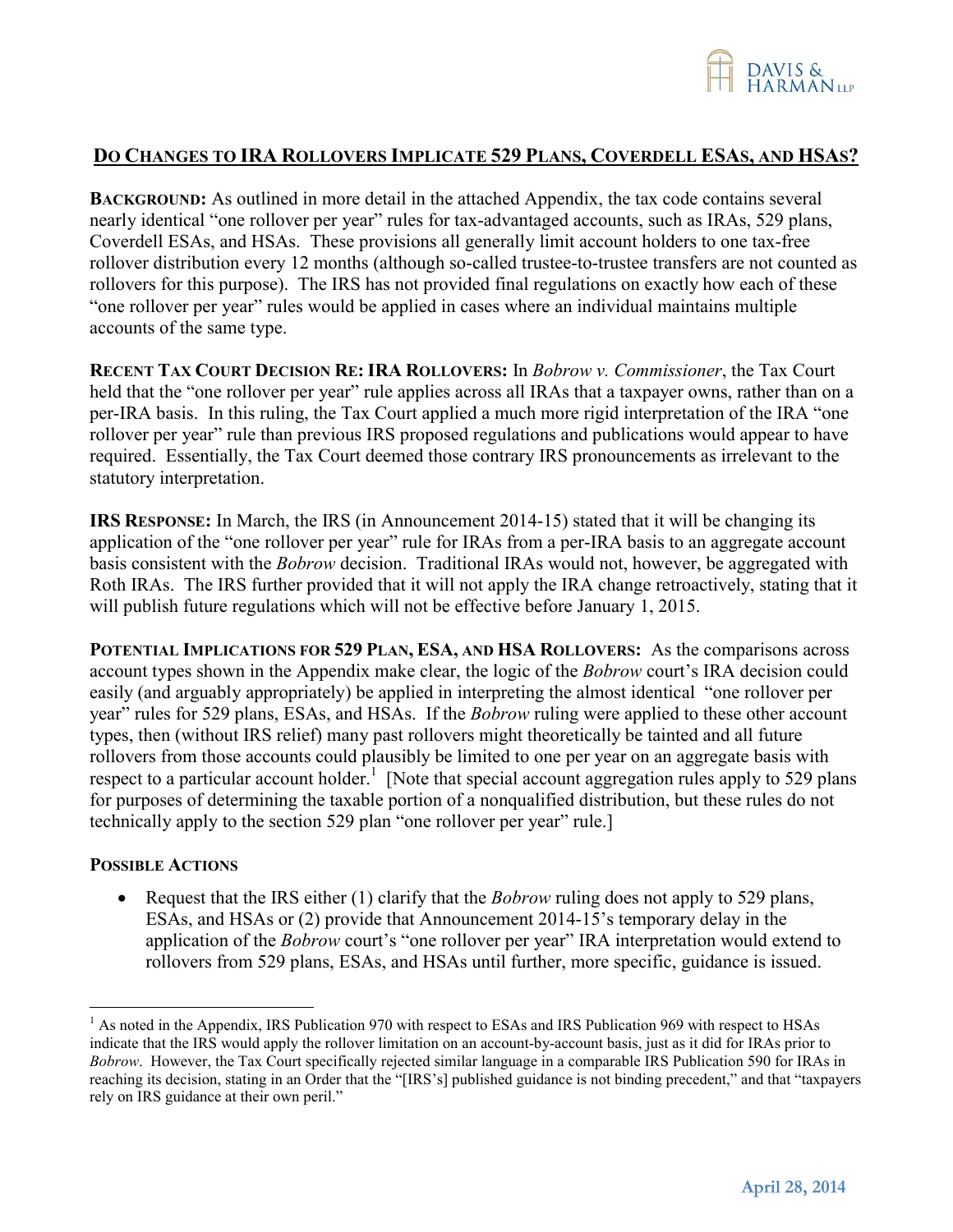- If the IRS ultimately determines that 529 plan, ESA, and HSA rollovers are affected by *Bobrow*:
	- o Propose specific rules on how the Tax Court decision will be applied to multiple 529 plan accounts. One approach might be to request that rules similar to the existing 529 plan aggregation rules (as shown in the Appendix and as have been expressed by the IRS) used for computing the taxable portion of nonqualified distributions also be used for purposes of applying the "one rollover per year" rule. That is, in applying the 529 plan "one rollover per year" rule, (1) only accounts with identical owners and identical beneficiaries would be aggregated, (2) accounts in different state programs would never be aggregated, (3) and 529 pre-paid and 529 savings plan accounts within the same state program would not be aggregated.
	- o Propose specific rules for the treatment of ESA rollovers, including clarification of the treatment of multiple accounts maintained by (1) different individuals for the same designated beneficiary or (2) the same individual for different designated beneficiaries.
	- o Propose specific rules for the treatment of HSA rollovers, if there are any reasons they should differ from the general IRA rules being developed by the IRS.
- Determine whether any changes are needed in 529 plan, ESA, or HSA disclosures regarding permitted rollovers in light of the application of the *Bobrow* decision.

| "One Rollover Per Year" Rule for IRAs                                                                              |                                                                                                                                                                                                                                                                                                                                                                                                                                                                                                                                                                                                                                                                                                                                                                                                                                                                                                                                                                                          |  |
|--------------------------------------------------------------------------------------------------------------------|------------------------------------------------------------------------------------------------------------------------------------------------------------------------------------------------------------------------------------------------------------------------------------------------------------------------------------------------------------------------------------------------------------------------------------------------------------------------------------------------------------------------------------------------------------------------------------------------------------------------------------------------------------------------------------------------------------------------------------------------------------------------------------------------------------------------------------------------------------------------------------------------------------------------------------------------------------------------------------------|--|
| <b>STATUTE</b><br><b>CODE</b><br>$§$ 408(d)(3)(B)                                                                  | A rollover does not qualify for tax-free treatment "if at any time during the 1-year period<br>ending on the day of such receipt such individual received any other amount described in<br>[section $408(d)(3)(A)(i)$ ] from an [IRA] which was not includible in his gross income<br>because of the application of" the tax-free rollover provision of section $408(d)(3)$ .                                                                                                                                                                                                                                                                                                                                                                                                                                                                                                                                                                                                            |  |
| <b>ORIGINAL IRS</b><br><b>VIEW</b><br>PUBLICATION 590<br><b>AND</b><br>PROP. TREAS.<br>REG.<br>§ 1.408-4(b)(4)(ii) | For many years, the IRS has applied the "one rollover per year" rule on a per-IRA basis, so<br>that a taxpayer is only precluded from making a tax-free rollover from a particular IRA if<br>he already made a tax-free rollover from or into that same IRA within the 1-year period.<br><b>Example:</b> An individual has two traditional IRAs (IRA-1 and IRA-2) and makes a tax-<br>free rollover of a distribution from IRA-1 into a new traditional IRA (IRA-3). The<br>individual cannot, within 1 year of the distribution from IRA-1, make a tax-free rollover of<br>any distribution from either IRA-1 or IRA-3 into another traditional IRA. However, the<br>rollover from IRA-1 into IRA-3 does not prevent you from making a tax-free rollover from<br>IRA-2 into any other traditional IRA. This is because you have not, within the last year,<br>rolled over, tax free, any distribution from IRA-2 or made a tax-free rollover into IRA-2.<br>IRS PUBLICATION 590 (2013). |  |
| <b>TAX COURT</b><br><b>VIEW</b><br><b>BOBROW 2014</b>                                                              | The Tax Court ruled that the "one rollover per year" rule applies across all IRAs that a<br>taxpayer owns, rather than on a per-IRA basis. In the example above, the rollover from<br>IRA-1 to IRA-3 would also prevent the individual from making a tax-free rollover from<br>IRA-2 into any other traditional IRA. Taxpayer had no right to rely on IRS Publication or<br>proposed regulation.                                                                                                                                                                                                                                                                                                                                                                                                                                                                                                                                                                                         |  |
| <b>NEW IRS VIEW</b><br>ANNOUNCEMENT<br>2014-15                                                                     | The IRS announced that it will follow the Tax Court's interpretation of the rule as stated in<br><i>Bobrow.</i> The IRS will revise Publication 590, withdraw Prop. Treas. Reg. § 1.408-<br>$4(b)(4)(ii)$ , and issue new proposed regulations. This change will be applied to rollovers<br>no sooner than those involving a distribution occurring on January 1, 2015.                                                                                                                                                                                                                                                                                                                                                                                                                                                                                                                                                                                                                  |  |

## **Appendix**